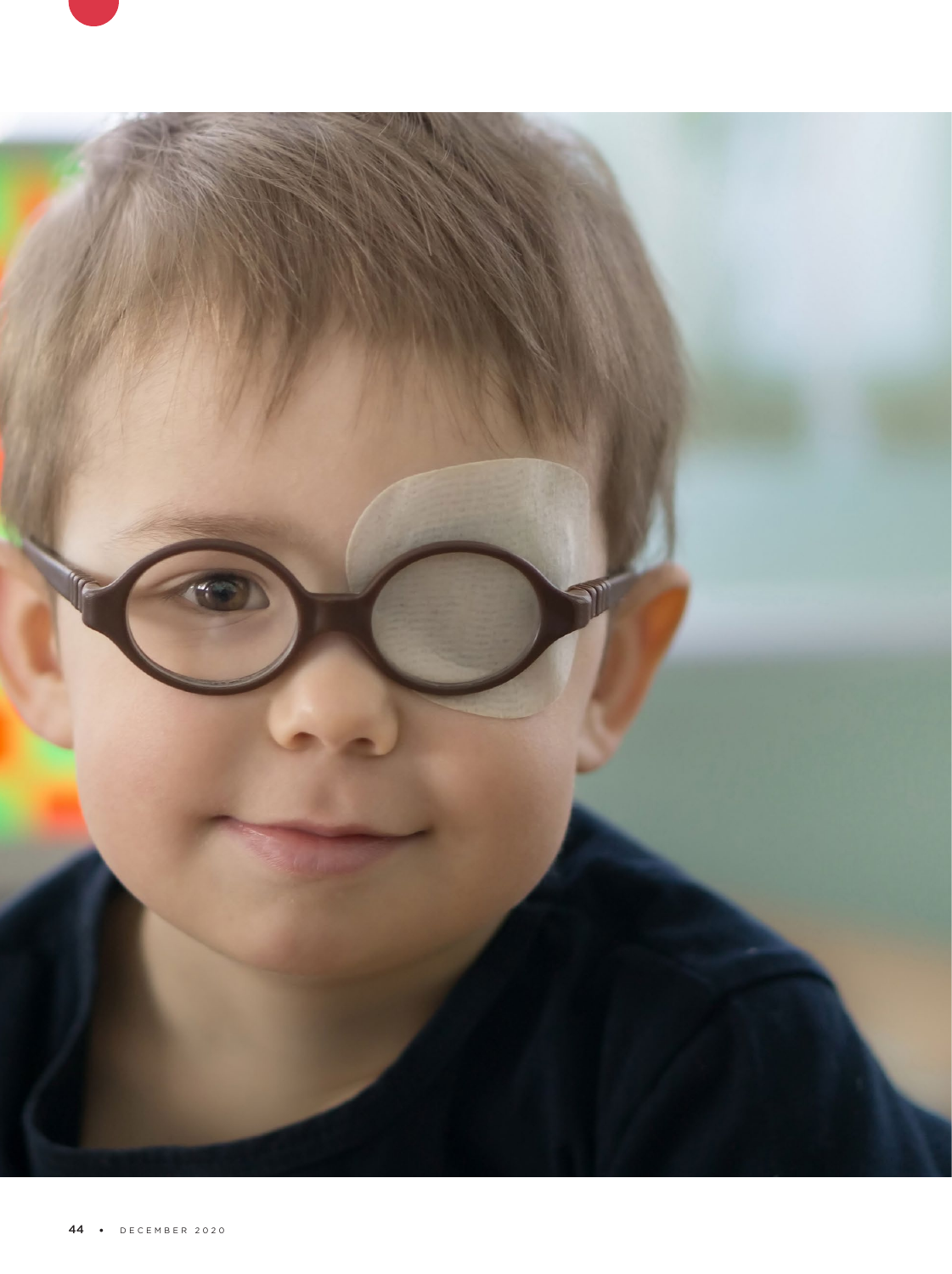# Advances in Eye Care

A look at glaucoma, pediatric ophthalmology, and technology.

By John P. Berdahl, MD, Frank J. Martin, MD, and April Y. Maa, MD

BECAUSE THE END OF THE YEAR IS A FITTING TIME TO TAKE STOCK OF RECENT clinical developments, *EyeNet* has asked three of its editorial board members to review their areas of expertise and to consider recent trends and news that have the greatest potential to shape their subspecialty over the next several years. Perhaps not surprisingly, all of their observations involve the use of technology to improve patient care. Below are their perspectives.

## **DR. BERDAHL ON GLAUCOMA** Glaucoma Treatment's Three Waves

For years, traditional tube shunt surgeries and trabeculectomy had been the mainstay therapies for effectively lowering intraocular pressure (IOP) in patients with glaucoma. But results from the 2012 Tube Versus Trabeculectomy (TVT) Study corroborated some of our safety concerns—surgeons were witnessing early- and late-term failures, devastating infections, excessively low IOP, and other complications. Here was an unmet need: How can ophthalmologists provide an alternative to traditional surgery? In stepped microinvasive glaucoma surgery (MIGS).

**The first wave: MIGS.** With its FDA approval the same year as the TVT Study, the iStent (Glaukos) kicked off the first new wave of innovation

for treating glaucoma. It provided ophthalmologists with precise and personalized management of mild to moderate disease through bypassing the resistance of the trabecular meshwork via a tiny stent that increases outflow. This microincisional technique resulted in reduced physiological trauma, rapid post-op recovery, and minimal need for follow-up. Additionally, it allowed patients to reduce their medication burden and avoid the complications associated with traditional procedures.

In eight years on the market, MIGS has become a vital part of the treatment continuum, with a range of different devices now available. However, as with the evolution of other innovative therapies, there have been challenges along the way. Approved by the FDA in 2016, the CyPass Micro-Stent (Alcon) was withdrawn from the market and then recalled two years later because of results from the COMPASS XT study indicating a troubling rate of endothelial cell loss. Nevertheless, we've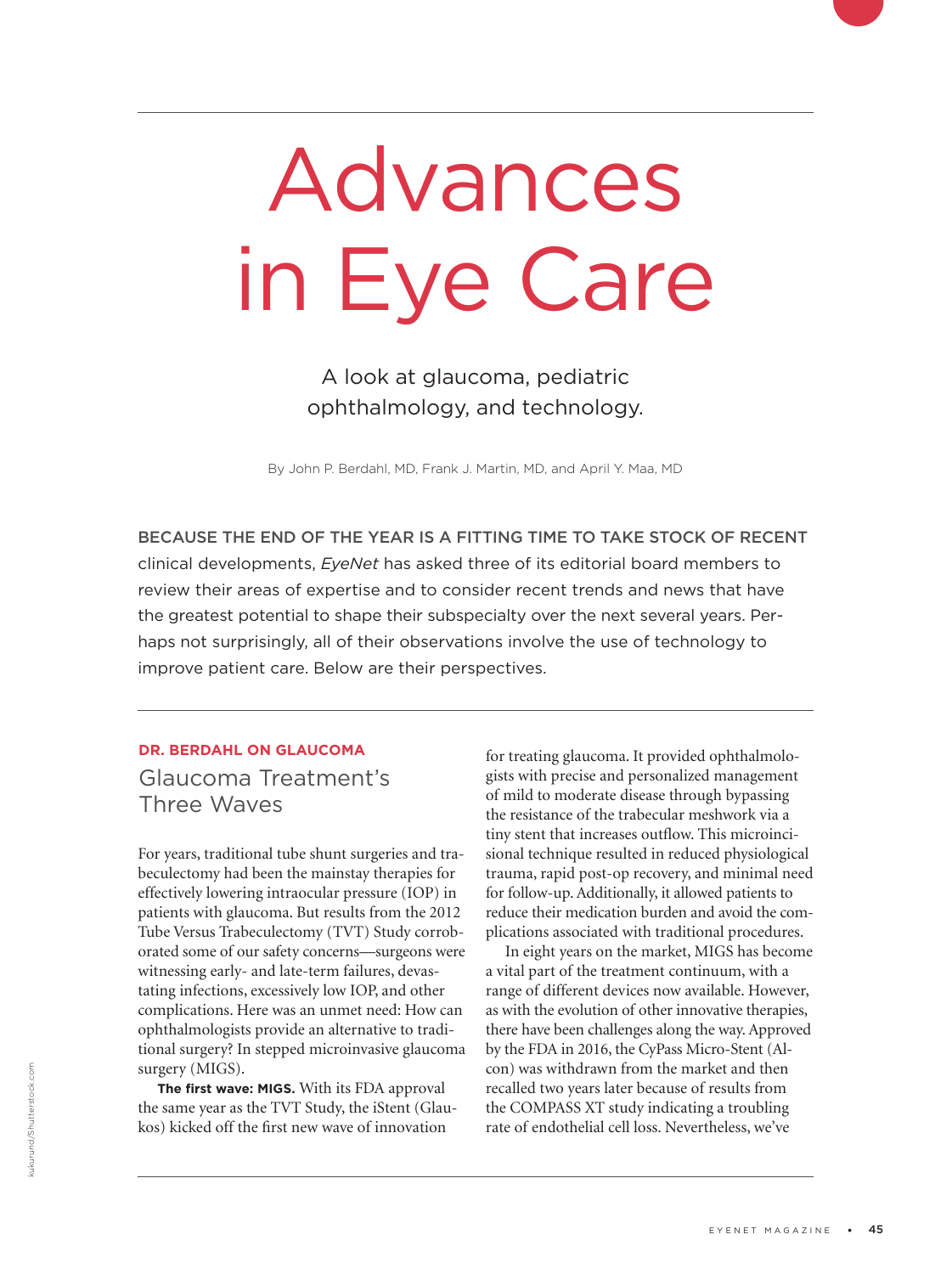experienced a proliferation of safe and innovative products—such as the Kahook Dual Blade (New World Medical), Omni (Sight Sciences), and Hydrus (Ivantis)—as well as innovative techniques like endoscopic cyclophotocoagulation—to target and manipulate the eye's outflow pathways and aqueous dynamics.

**The second wave: drug delivery.** Innovation didn't end with MIGS. For years, studies have shown that glaucoma patients are nonadherent to their medications—whether because of difficulty with drop application, trouble sticking with a regimen that requires frequent administration, or side effects. Here was another unmet need: How can ophthalmologists help deliver glaucoma drugs to patients exactly where they need it, when they need it? In came the next new wave of treatment, sustained delivery.

**Durysta.** March 2020 marked a significant milestone in drug delivery when the FDA approved the first sustained-release, biodegradable, IOP-lowering implant, Durysta (Allergan). Placed in the anterior chamber via a preloaded, single-use applicator, this implant delivers 10 μg bimatoprost—similar to a single drop of the ophthalmic 0.03% solution. In one of two phase 3 studies, Durysta reduced IOP by close to 30% during a 12-week primary efficacy period. These results also suggested, somewhat surprisingly, the potential for many patients to remain treatment free for at least one year following implantation. The one caveat? The FDA approved the implant for only a single use in each eye. However, Allergan is compiling additional data to expand the label for multiple administrations. (For more about Durysta, see "Bimatoprost Implant: What Role Will It Play in Glaucoma Management?" on page 29.)

**In the pipeline.** A number of other sustainedrelease technologies are in the works as well, including punctal plugs (Ocular Therapeutix), internally placed reservoirs (Glaukos), and external rings (Allergan). Taken together, these options represent a paradigm shift in how ophthalmologists can combat patient noncompliance. We're now able to deliver medication at much lower concentrations directly to targeted tissues without having to pass through the tear film and the cornea. As a result, these minute dosages reduce side effects by eliminating effects to the ocular surface.

**The third wave: treating severe cases.** Both MIGS and enhanced drug delivery are dramatically changing the approach to treating mild-to-moderate glaucoma. Yet, innovation for patients with severe and difficult-to-treat disease, such as normaltension glaucoma, has been more incremental.



*EXAMPLES. In the first wave of new technology, myriad MIGS devices became available, including (1) the Hydus implant. For master class on implanting the Hydrus, visit [aao.org/master-class-video/](https://www.aao.org/master-class-video/hydrus-implant) [hydrus-implant](https://www.aao.org/master-class-video/hydrus-implant). In the second wave, sustained release devices are becoming available or are in development like (2) bimatoprost rings from Allergan. The third wave has brought transscleral approaches like (3) the Ahmed ClearPath.*

**FDA approved.** Modifications of existing approaches are helping. For example, technologies that bypass episcleral venous pressure can help hit low target IOPs. New World Medical, for instance, has recently improved filtration shunt technology with the Ahmed ClearPath. Its flexible, contoured plate allows for less-intrusive placement as well as a more natural fit in the eye. Because it's sutured more anteriorly than previous filtration devices, it provides the surgeon with a better view when securing the implant to the eye. The Xen Gel Stent (Allergan) also allows for a less-invasive approach to transscleral surgery via a preloaded ab interno injection technique.

**In the pipeline.** Two intriguing shunts are also in the FDA approval process. The PreserFlo MicroShunt (Santen) involves the creation of a full-thickness fistula from the anterior chamber across to the subconjunctival space and is designed to prevent hypotony. The Beacon Aqueous Microshunt (MicroOptx), on the other hand, shunts aqueous humor from the anterior chamber to the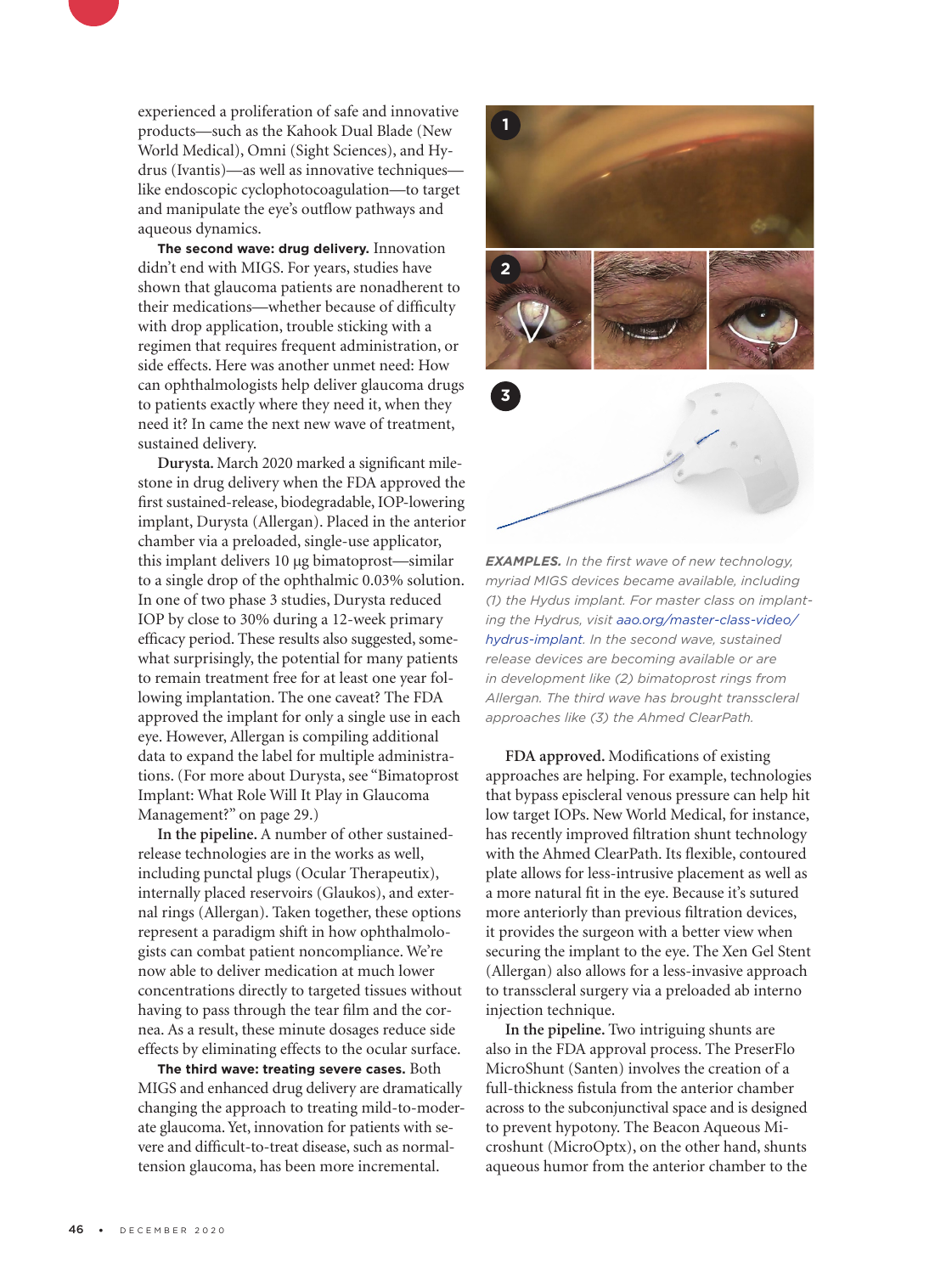ocular surface. Both products look to be promising new takes on traditional filtration devices.

In addition, exciting noninvasive, nonpharmaceutical approaches are on the horizon for patients running out of options. For example, the Mercury Multi-Pressure Dial (Equinox; note that I helped found the company and helped create the product) consists of a pair of goggles that draw a vacuum around each eye's periorbital area. Each goggle is connected to a pressure-modulating pump, which, when activated, establishes a targeted negative pressure in the microenvironment surrounding the eye. This release of atmospheric pressure placed on the eye results in the almost-instantaneous lowering of IOP and is titratable even at low pressures.

**A multiplicity of treatment options.** Glaucoma surgeons are indeed experiencing a renaissance. MIGS filled an important gap in the treatment algorithm between medications, selective laser trabeculoplasty, tubes, and trabeculectomy. Drug delivery is now helping us target drugs more precisely, avoid ocular surface complications, and sidestep compliance issues. And the third wave of glaucoma treatment promises to improve upon traditional transcleral approaches and provide the first noninvasive IOP-lowering therapies to help those patients with the most difficult-to-treat disease.

## **DR. MARTIN ON PEDIATRIC OPHTHALMOLOGY**

Advances in Amblyopia

In pediatric ophthalmology, the most high-profile developments are in myopia and in gene therapy (both mentioned later). However, an emerging new treatment for amblyopia may be just as transformative: dichoptic therapy.

**Problems with traditional therapy.** Until recently, first-line treatment options for amblyopia have focused on refractive correction with glasses, patching, or pharmaceutical penalization of the better eye, with successful protocols largely established by the Pediatric Eye Disease Investigator Group (PEDIG) investigations.

However, these methods—even when combined—do not always achieve ideal visual acuity outcomes, even when patient adherence is good, which is often not the case. About half of children treated with traditional methods from about age 3 to age 7 have some amblyopia at age 10, and older children demonstrate even greater degrees of residual amblyopia on long-term follow-up.1,2

Further, studies have shown that patching—the gold standard—increases the likelihood of bullying by 37%,<sup>3</sup> suggesting that this type of treatment be completed before school age, as bullying may have long-term psychological consequences.<sup>4</sup>

**Pharmacological approaches.** Growing in popularity following the PEDIG studies, atropine 1% works as well as patching. However, potential side effects include glare, reversal of amblyopia, and even systemic side effects.<sup>5</sup>

Investigations are also under way to test pharmacological approaches, including levodopa-carbidopa, dopamine, and citocoline, some of which neurosensitize the brain, enhancing its responsiveness to traditional therapies.

We clearly need new options that are accessible, affordable, and acceptable for both children and adults, given that the prevalence of amblyopia is between 2% and 5%.2 Often considered untreatable in the past, adults are a prime target, particularly given that the lifelong chance of vision loss in the better eye is higher in amblyopes.<sup>6</sup>

#### **Addressing a Binocular Problem**

In a major step forward, amblyopia was recognized as a binocular problem—in that the stronger eye actively suppresses the weaker eye. Activating binocular neural circuits in patients with amblyopia has the potential to "awaken" an amblyopic eye in adults as well as children.<sup>1</sup>

**Dichoptic treatment.** A newer type of therapy, dichoptic training, gradually optimizes binocularity by presenting independent stimuli to each eye while the patient with amblyopia looks at a screen. The dominant eye may initially receive less contrast, which is adjusted over time so the nondominant eye improves with training.<sup>1</sup>



*DICHOPTIC TRAINING. Specialized glasses or goggles coupled with dichoptic movies or games that are designed to engage kids may become mainstream amblyopia treatment.*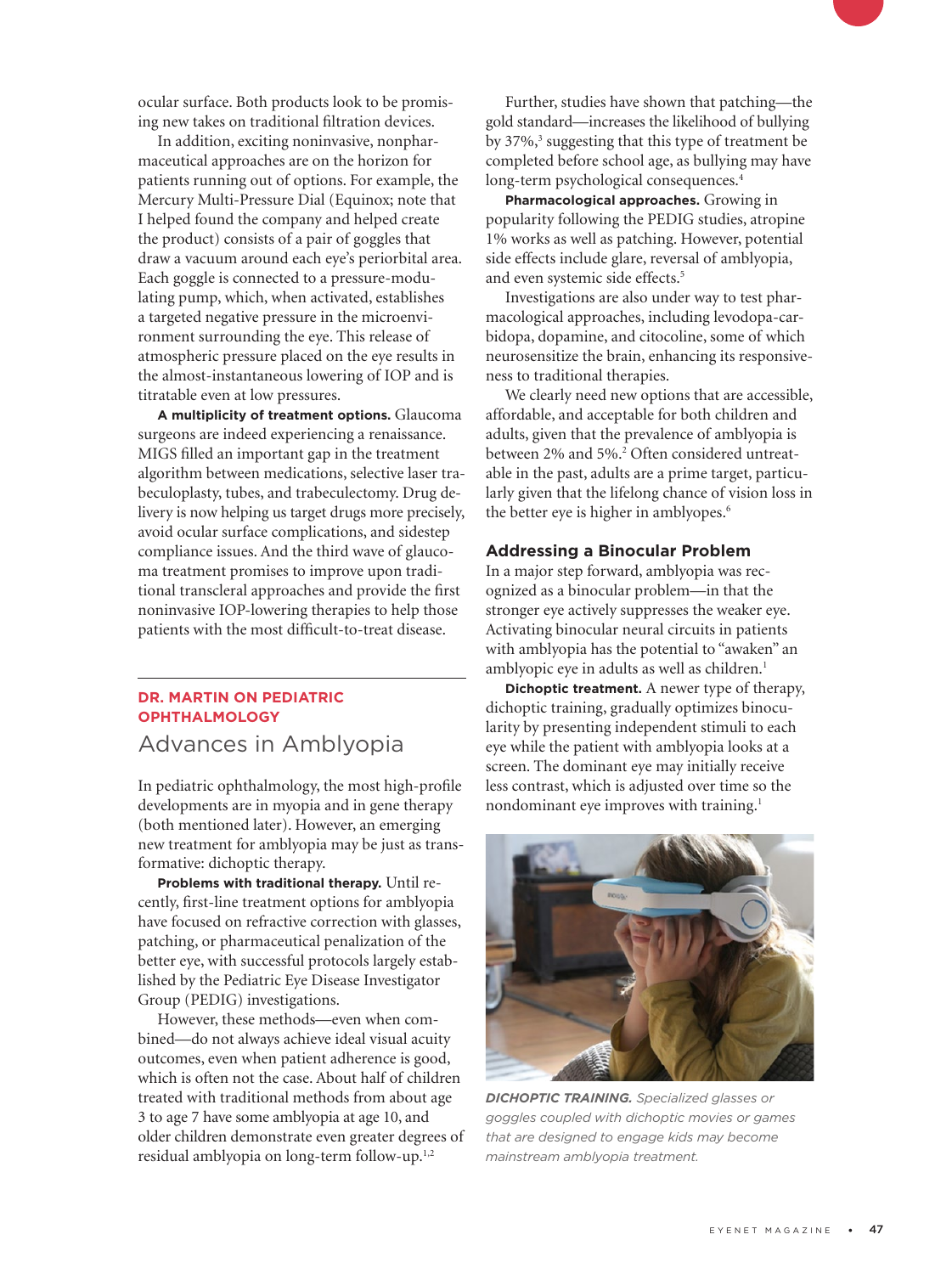**Benefits.** Better tolerated than patching, binocular dichoptic training is suitable for anisometropic amblyopia, the most common type seen in clinical practice. The 2015 PEDIG study found that one hour a day was as effective as two hours a day of patching. Although adherence was initially good, children became bored and stopped using dichoptic training because it was limited to a single game, called Falling Blocks, which wasn't stimulating enough to repeat daily.<sup>7</sup>

**Coming soon?** More engaging dichoptic therapies were needed to address this problem. In addition to iPad-based platforms, developers have introduced passive viewing of dichoptic movies, head-mounted virtual reality displays, and shutter glasses paired with dichoptic technology.<sup>1</sup>

In April 2020, Novartis acquired Amblyotech, a U.S.-based software company, to help pursue a digital therapy for amblyopia. (While I serve on the Amblyotech advisory board, my interest in this approach predates the company's existence.) It uses active gaming and passive video technology with 3-D glasses and a dichoptic display that presents each eye with different images, gradually training the eyes to work together. With improvement, the lazy eye is forced to work more and more. In both children and adults, early clinical studies demonstrated faster visual improvements than with standard treatments.<sup>8,9</sup>

Another product called BinoVision (Medisim) offers dichoptic training with similar efficacy, but it uses goggles instead of glasses and manipulates streaming videos to perform audiovisual brain stimulation that increases blood flow and strengthens synaptic connections in the brain to improve the amblyopic eye's response. It uses brightness/contrast oscillations and flickering, superimposed objects, and audio cues to encourage brain plasticity.<sup>10</sup>

Given the variety of viewing options available with both devices, chances are greater for maintaining the viewer's interest and adherence. I predict that dichoptic training will reach its full potential in the near future, becoming a very viable treatment for amblyopia.

#### **Other Growing Fields**

Myopia treatment and retinal gene therapy are poised to become bigger areas of focus.

**Myopia surge from pandemic?** A change in lifestyle with children using computer screens from an early age is likely a key factor leading to the epidemic in myopia worldwide. With COVID-19 lockdowns, online learning has taken precedence, increasing still further the

amount of time spent on screens.

**More myopia treatment options.** With an ophthalmology-driven evidence base, a wide range of treatments has become available to slow the progression of myopia, including outdoor activity, contact lenses, ortho-K lenses, peripheral defocus lenses and spectacles, multifocals, and bifocals. Following the ATOM1 and ATOM2 studies and LAMP study, low-dose atropine also gained acceptance as a pharmacological treatment for myopia.

Myopia treatment will become a larger and larger part of pediatric ophthalmology practice, requiring equipment to measure axial length accurately and to monitor the progression of myopia.

**Retinal gene therapy.** The diagnosis of retinal dystrophy is devastating not only for the child but also for the whole family. In the past, pediatric ophthalmologists had nothing to offer.

Now, gene therapy for Leber congenital amaurosis (LCA) with *RPE65* has been approved by the FDA, as well as in Europe and, more recently, in Australia. Gene therapy for other congenital retinal dystrophies, including Stargardt disease, choroideremia, and retinitis pigmentosa, is also progressing and will pick up over the next five to 10 years, providing new hope for the future.

Pediatric and general ophthalmologists will need to learn how to recognize and diagnose these conditions, work with geneticists to counsel parents and children, familiarize themselves with available treatments, and refer appropriate patients to tertiary, high-level institutes that can perform the treatment. Retinal gene therapy will likely become a subspecialty within pediatric ophthalmology and ocular genetics.

1 Kraus CL, Culican SM. *Br J Ophthalmol.* 2018;102(11):1492-1496.

2 Yen M-L. *Taiwan J Ophthalmol.* 2017;7(2):59-61.

3 Horwood J et al. *Invest Ophthalmol Vis Sci.* 2005;46(4):1177-1181.

4 Williams C et al. *Br J Ophthalmol.* 2006;90(6):670-671. 5 McLendon K, Preuss CV. StatPearls Publishing. 2020. [www.](https://www.ncbi.nlm.nih.gov/books/NBK470551/) [ncbi.nlm.nih.gov/books/NBK470551/.](https://www.ncbi.nlm.nih.gov/books/NBK470551/)

6 Rahi J et al. *Lancet*. 2002;360(9333):597-602.

7 Manh VM et al. *Am J Ophthalmol.* 2018;186:104-115.

8 Kelly KR et al. *JAMA Ophthalmol.* 2016;134(12):14020-1408. 9 Novartis press release. "Novartis acquires Amblyotech, pursuing novel digital therapy for children and adult patients with 'lazy eye.'" [www.novartis.com/news/media-releases/novartis](https://www.novartis.com/news/media-releases/novartis-acquires-amblyotech-pursuing-novel-digital-therapy-children-and-adult-patients-%22lazy-eye%22)[acquires-amblyotech-pursuing-novel-digital-therapy-children](https://www.novartis.com/news/media-releases/novartis-acquires-amblyotech-pursuing-novel-digital-therapy-children-and-adult-patients-%22lazy-eye%22)[and-adult-patients-%22lazy-eye%22.](https://www.novartis.com/news/media-releases/novartis-acquires-amblyotech-pursuing-novel-digital-therapy-children-and-adult-patients-%22lazy-eye%22)

10 BinoVision: "Binocular Treatment—Binovision." [www.bino](https://www.bino-vision.com/for-eye-care-professionals/binocular-treatment-binovision/)[vision.com/for-eye-care-professionals/binocular-treatment](https://www.bino-vision.com/for-eye-care-professionals/binocular-treatment-binovision/)[binovision/](https://www.bino-vision.com/for-eye-care-professionals/binocular-treatment-binovision/).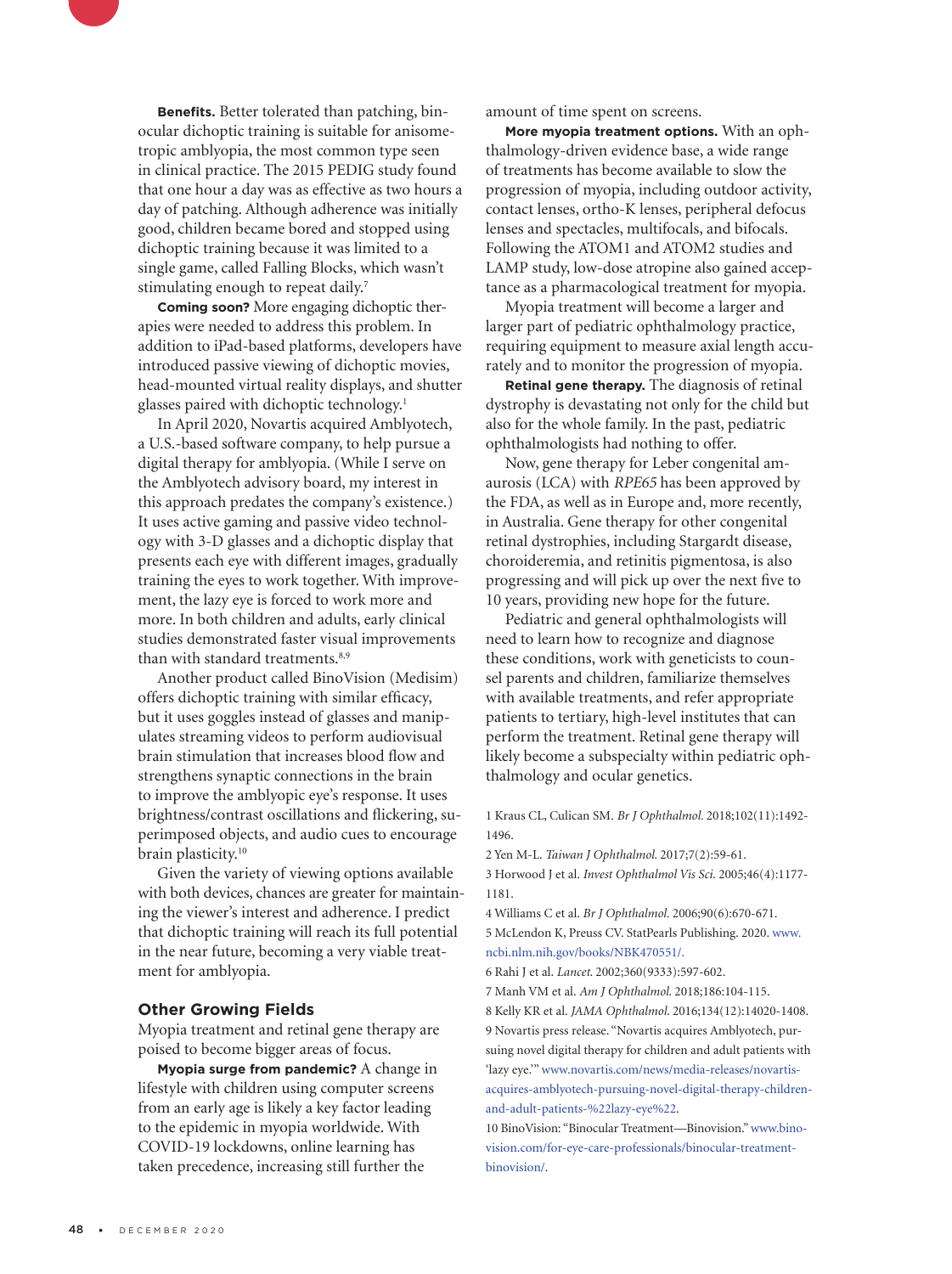# **DR. MAA ON TECHNOLOGY**  Ophthalmologic Telemedicine and Eye Care Delivery

COVID-19 has disrupted every level of society and raised many questions about social disparities, including health care inequities. As the pandemic continues, new safety standards to protect patients and staff have arisen, profoundly impacting both access to care and practices' business strategies. A few illustrations: Patients may be reluctant to come to the physician's office, even at the risk of significant vision loss; hospital systems may be looking for ways to reduce the number in-person visits to conserve PPE; and clinics may not be able to accommodate the same patient volume given social distancing requirements.

**Telemedicine's past.** Telemedicine, while not new to ophthalmology, had been used only sparingly in ophthalmology prior to COVID-19. Ophthalmology typically used asynchronous telehealth, the most well-known program being diabetic teleretinal screening. It's worth noting that store-and-forward telehealth is especially well-suited to ophthalmology because clinical practice is based on pattern recognition, and we routinely use photographs or other data reports such as Humphrey visual fields (HVF) or optical coherence tomography (OCT) images. We also routinely gather discrete data elements such as visual acuity and eye pressure, which can easily be forwarded for interpretation later. Yet, despite the suitability of eye care for telehealth, ophthalmologic telemedicine has traditionally been infrequently used due to barriers such as technological connectivity, licensure issues, and low reimbursement rates.

**Ophthalmologic telemedicine's future.** Now is the perfect opportunity for ophthalmologists to incorporate telemedicine as part of their practice offering. Patient buy-in for telemedicine is at an all-time high because the quality of care is comparable to an in-person visit, and it can help keep them safe when accessing medical care.

Even though most ophthalmology visits cannot be done 100% virtually, we can *still* integrate synchronous and asynchronous telemedicine techniques to enhance practice and potentially reach patients who normally live too far from the clinic. Better yet, telemedicine has received payment equity, with CMS reimbursing telehealth visits at the same rate as face-to-face care, for the foreseeable future during the public health emergency.

**Reaching more patients.** There are many ways that telemedicine can be incorporated into an eye clinic. For example, a retina specialist may collaborate with a local comprehensive ophthalmologist and provide telehealth consults for select patients, a type of shared-care model used in Canada. Such an arrangement allows the patient to receive specialty care without having to travel to the retina clinic for evaluation, especially if a procedure is not required. The retina specialist can bill for the telemedicine consult visit and generate more referrals from their telemedicine partnerships for the patients who need procedures for face-to-face care. In addition, ophthalmologists can help alleviate some of the health care disparities exacerbated by the pandemic by bringing subspecialty care directly to high risk and poor access populations, such as rural or indigent patients.

Practices may begin utilizing telemedicine testing visits, where patients come to the clinic and receive testing such as HVF or OCT, to be interpreted by their provider later (teleglaucoma

Definitions Telemedicine is a method of health care delivery in which the provider and the patient are separated by distance, time, or both. There are two broad categories:

**Asynchronous ("store-andforward"):** Patient information is gathered at one time point and sent for interpretation at a second time point.

**Synchronous:** Provider and patient are connected at the same time using video and

audio. Synchronous telemedicine can further be subdivided into two modes: one-on-one video/audio (e.g., Zoom call), or video exam facilitated by a tele-presenter.

• In the one-on-one video visit, the care is often delivered directly to the patient's home, and the patient or family member is responsible for carrying out the physician's instructions. For example, patients may be required to bring their eye to the phone camera so that

the physician can see it.

• In a video exam facilitated by a tele-presenter, a trained individual conducts parts of the exam while supervised and directed by the ophthalmologist. The tele-presenter could be a nurse, a medical assistant, or even a primary care practitioner. The care may be delivered at the patient's home, or the patient may receive care from an outside location (e.g., in the primary care clinic).